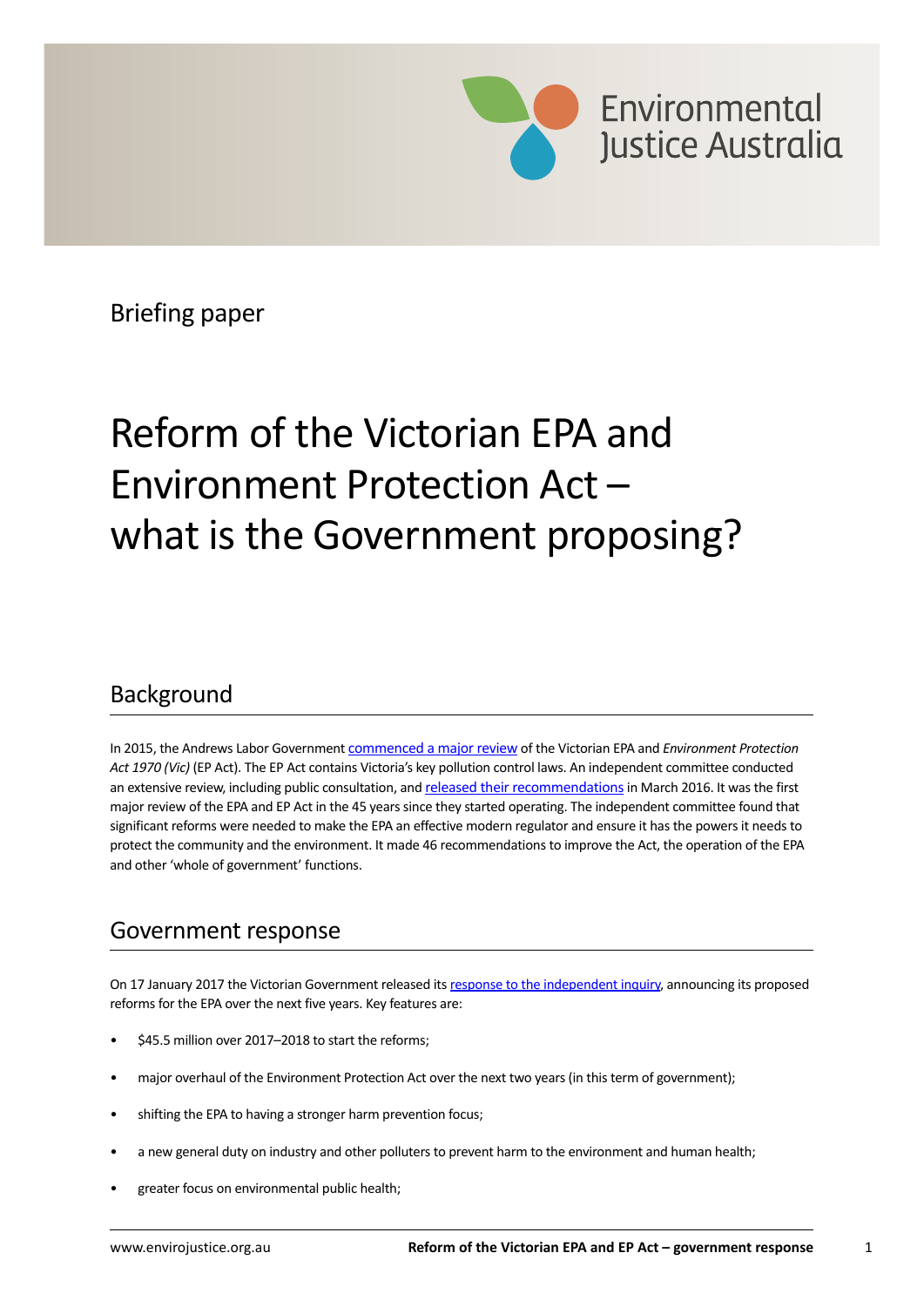- significant increase to EPA's resources for investigating pollution and enforcing breaches;
- a pilot study for local government environment protection officers to respond quickly to local amenity issues such as noise, odour and dust; and
- new powers to set environmental conditions for mining (currently sits within the government agency that regulates and facilitates mining).

A number of the Government's responses are general and vague and it is clear there is more thinking to be done on some of the specifics. The Government intends a Bill with the first round of reforms to be in Parliament in the first half of this year. This will focus on governance and structural issues. The second round of reforms, which will be the EPA's powers and pollution laws including the general duty not to pollute will happen in 2018. The Government has stated that significant consultation will happen throughout 2017 on the substantive reforms – therefore there is still significant opportunity to engage in the process to ensure the community gets the reforms it needs.

## Environmental Justice Australia's involvement

Environmental Justice Australia was heavily involved in the review, advocating for a number of reforms to help affected communities achieve environmental justice, strengthen pollution powers, increase community rights of appeal and enforcement and increase EPA's ability to prosecute offenders. The table below compares the key things that EJA advocated for in the review to what the independent committee recommended and what the government has committed to.

| <b>EJA</b> recommendation                                                                                                                                                          | <b>Independent Inquiry Committee</b><br>recommendation                                                                                                                                                                                               | <b>Government response</b>                                                                                                                                                                                                                                                                                                                                                        |
|------------------------------------------------------------------------------------------------------------------------------------------------------------------------------------|------------------------------------------------------------------------------------------------------------------------------------------------------------------------------------------------------------------------------------------------------|-----------------------------------------------------------------------------------------------------------------------------------------------------------------------------------------------------------------------------------------------------------------------------------------------------------------------------------------------------------------------------------|
| Environmental justice<br>should be incorporated as<br>one of the objectives in the<br>EP Act.                                                                                      | Environmental justice should be<br>achieved through a 'whole of<br>government' approach.                                                                                                                                                             | DELWP will determine best whole of<br>government approach to improving<br>environmental justice.                                                                                                                                                                                                                                                                                  |
| Right to a safe and healthy<br>environment should be<br>included in the Act and<br>there should be a clearer<br>role for EPA on issues<br>that affect our health and<br>wellbeing. | No specific right to be included but<br>a primary goal for EPA should be<br>protection of human health.                                                                                                                                              | Objective of the EPA will encompass<br>protection of human health and the<br>environment. Immediate funding to<br>boost EPA's environmental health<br>capabilities.                                                                                                                                                                                                               |
| Pollution information<br>(e.g. industry proposals,<br>pollution monitoring data,<br>breaches, enforcement etc)<br>should be publicly available<br>by default.                      | Require licencees to make<br>emissions monitoring information<br>available to the public.<br>EPA should assess adequacy of its<br>pollution monitoring and consider<br>options to improve pollution<br>monitoring data sharing and<br>accessibility. | Government will consider the 'best<br>mechanism' to require publication of<br>emissions data while 'not imposing<br>undue regulatory burden'.<br>EPA will assess its monitoring in order<br>to significantly improve its monitoring<br>networks and identify practical cost<br>effective action to improve data sharing<br>and accessibility.<br>No comment on other information. |

#### **Comparison of EJA recommendations, Independent Inquiry recommendations and the Government's response on key issues**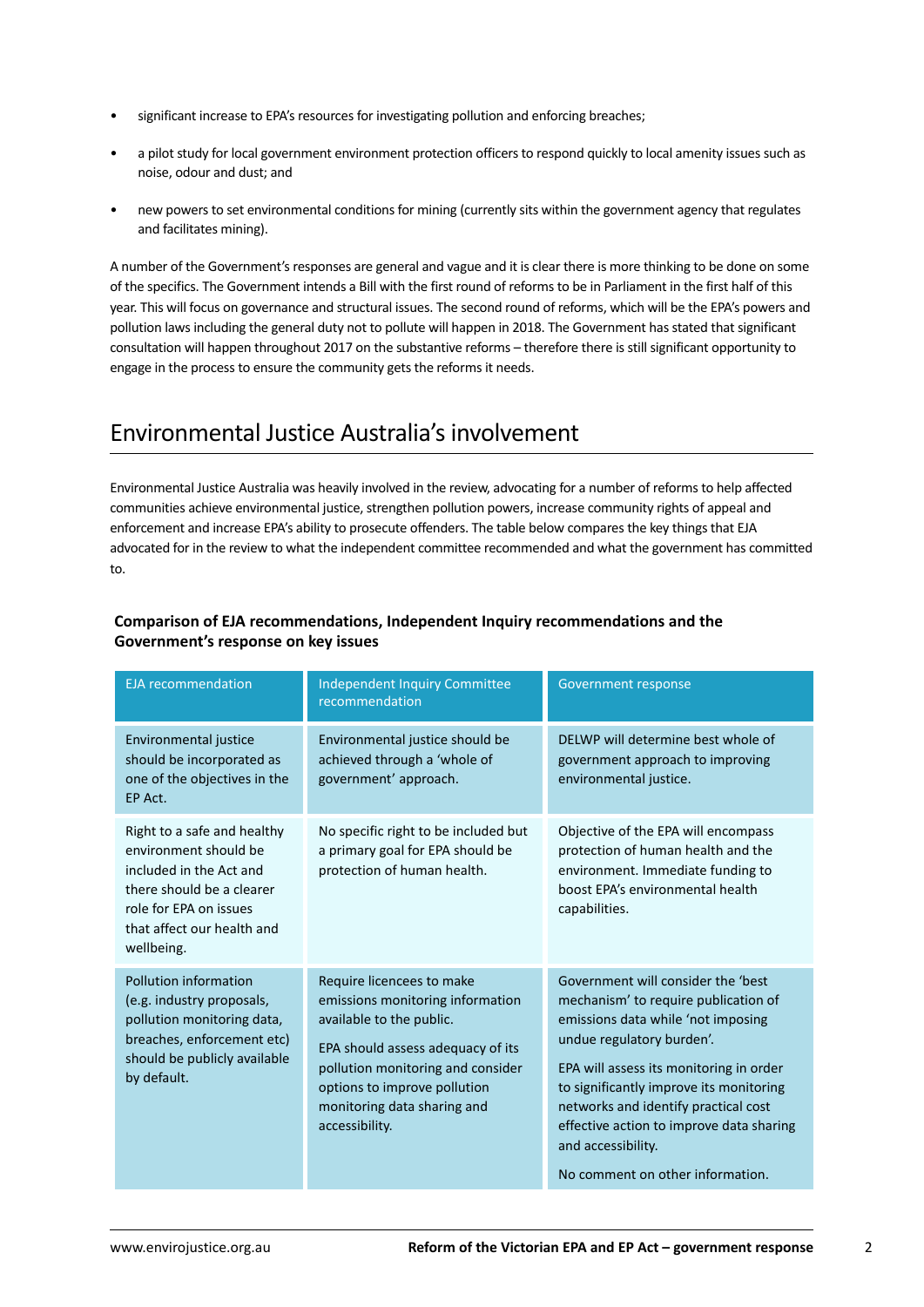| <b>EJA</b> recommendation                                                                                                                                                                                                   | <b>Independent Inquiry Committee</b><br>recommendation                                                                                                                                                                                                                                                        | Government response                                                                                                                                                                                                                                                                                                                                                                 |
|-----------------------------------------------------------------------------------------------------------------------------------------------------------------------------------------------------------------------------|---------------------------------------------------------------------------------------------------------------------------------------------------------------------------------------------------------------------------------------------------------------------------------------------------------------|-------------------------------------------------------------------------------------------------------------------------------------------------------------------------------------------------------------------------------------------------------------------------------------------------------------------------------------------------------------------------------------|
| The Act should include<br>an enforceable general<br>environmental duty not to<br>pollute.                                                                                                                                   | Introduce a general duty to<br>minimise risks of harm to human<br>health and the environment.<br>This requires a person to take<br>reasonably practicable steps<br>to minimise risks of harm from<br>pollution and waste.                                                                                     | Agreed to introduce a 'general<br>preventative duty' but unclear<br>whether the government agrees with<br>independent inquiry's suggestions on<br>how it would operate.                                                                                                                                                                                                             |
| Act should include a broad<br>range of civil remedies<br>(pecuniary penalties,<br>injunctions, orders<br>appropriate to restoration<br>of environmental damage<br>or harm).                                                 | Range and severity of sanctions<br>should be expanded e.g. increase<br>maximum penalties, introduce<br>civil penalty regime, improve<br>enforceable undertakings.                                                                                                                                             | Government will determine an<br>appropriate and proportionate mix of<br>offences, sanctions and penalties to<br>achieve stronger deterrence and better<br>environmental outcomes.                                                                                                                                                                                                   |
| There should be a right for<br>any person to take polluters<br>to court for a breach<br>of the Act (third party<br>enforcement rights).                                                                                     | Allow any person, with permission<br>of the court, to seek a court order<br>to restrain or remedy breaches<br>(civil remedies only not criminal).                                                                                                                                                             | Government supports access to justice<br>and holding polluters to account and will<br>'investigate' strengthening third party<br>access to civil remedies.                                                                                                                                                                                                                          |
| Third party standing<br>should be overhauled and<br>simplified so that 'any<br>person' can seek review of<br>a decision to grant a licence<br>or works approval under<br>the EP Act.                                        | Need to clarify which third parties<br>can seek review of certain EPA<br>decisions to ensure anyone with a<br>genuine interest can appeal.<br>No expansion to the decisions<br>that can currently be appealed<br>(essentially works approvals only).                                                          | Government supports in principle,<br>but will investigate this clarification<br>to determine whether it can be done<br>without creating uncertainty across<br>other legislation.                                                                                                                                                                                                    |
| The EPA should act to<br>regulate, limit and reduce<br>greenhouse gas emissions<br>from industry, as it already<br>does for other dangerous<br>wastes and pollutants.                                                       | The government should confirm<br>the nature and extent of EPA's role<br>in greenhouse gas regulation and<br>ensure the EPA has the appropriate<br>statutory instruments to give effect<br>to its role in managing greenhouse<br>gas emissions.                                                                | The new Climate Change Bill clarifies<br>that the EPA has the power to regulate<br>GHG emissions, but the government has<br>stated it will not use these powers at<br>present.                                                                                                                                                                                                      |
| A more powerful role<br>for the EPA in land use<br>planning decisions.                                                                                                                                                      | Require planning decision makers<br>to seek early advice from EPA<br>on strategic planning processes<br>that affect human health or<br>environmental risk.                                                                                                                                                    | A statutory mechanism will be created<br>to ensure EPA input is sought early in<br>strategic planning processes. More work<br>will be done to determine how to do<br>this.                                                                                                                                                                                                          |
| Much greater role for the<br>EPA in mining - e.g. EPA<br>should be the regulator<br>or at least a mandatory<br>referral authority for<br>mining approvals, and have<br>a much stronger role in<br>mine site rehabilitation. | Strengthen and formalise the EPA's<br>role in mining regulation including<br>mandatory referral of work plans<br>and rehabilitation plans to EPA<br>for environmental management<br>conditions, EPA responsibility for<br>enforcement of environmental<br>conditions, and input into<br>rehabilitation bonds. | Agree in principle, but not a full<br>commitment to the inquiry's<br>recommendations. Work plans and<br>rehabilitation plans will be referred<br>to the EPA for waste and pollution<br>conditions. Improved environmental<br>standards will be established for all<br>mines. EPA advice will be sought on<br>rehabilitation bonds but appears to not<br>be mandatory to include it. |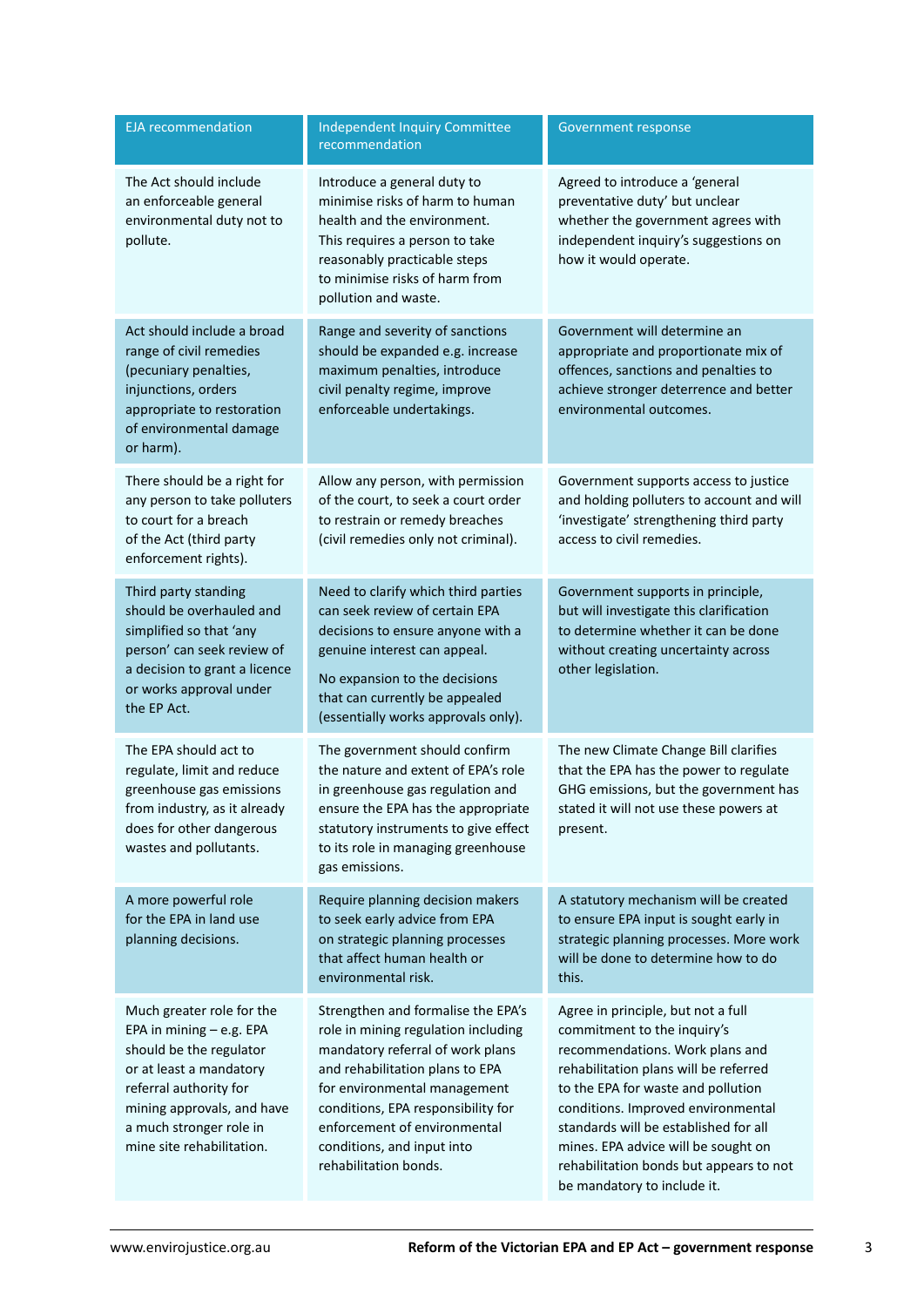## Our views on the government response

Our overarching view is that the Government's response is good, and if implemented well and funded properly should achieve many of the essential reforms needed. However, there are some important elements that the Government has either not fully committed to, or not provided detail on, which we believe are critical to achieving a strong and effective pollution control regime for Victoria. The success of this reform lies in the detail and the Government's ongoing commitment to achieving what they have set out to do.

Some of the key issues that we believe will be required to make this reform successful are as follows.

- A substantial increase in funding for the EPA to allow it to effectively and efficiently regulate polluting industries, monitor impacts on the environment and communities and take legal action against polluters when breaches occur. This seems to be what the Government is intending but funding beyond next year has not been announced.
- A clear duty not to pollute the environment which can be effectively enforced by the EPA. The Government has committed to including a general duty not to pollute, but with possible qualifiers. This duty needs to be strong and enforceable to be effective.
- A right for the community to take enforcement action against polluters who have breached the law if the EPA won't. The Government has said it will consider this but has not committed to it.
- Improved monitoring of pollution, with all EPA and industry monitoring data publicly available. The Government has said monitoring will be improved, but has not committed to full public release of data.
- Clear actions to support communities that bear an unfair burden from Victoria's pollution to achieve environmental justice. The Government has said it will commence a whole of government environmental justice framework, but with no detail on what this will entail. Motherhood policy statements will not be enough, to achieve environmental justice for pollution affected communities a number of legally binding measures are needed.

### Next steps

EJA will continue to work on this reform as a priority throughout the next year to ensure the reforms are what the community and environment needs. We will be running community workshops and other community actions to assist the community to engage in the reforms and advocate for the inclusion of community rights in the new Act. Sign up to our [ebulletin](http://envirojustice.org.au/) for updates and please contact us if you are interested in being involved.